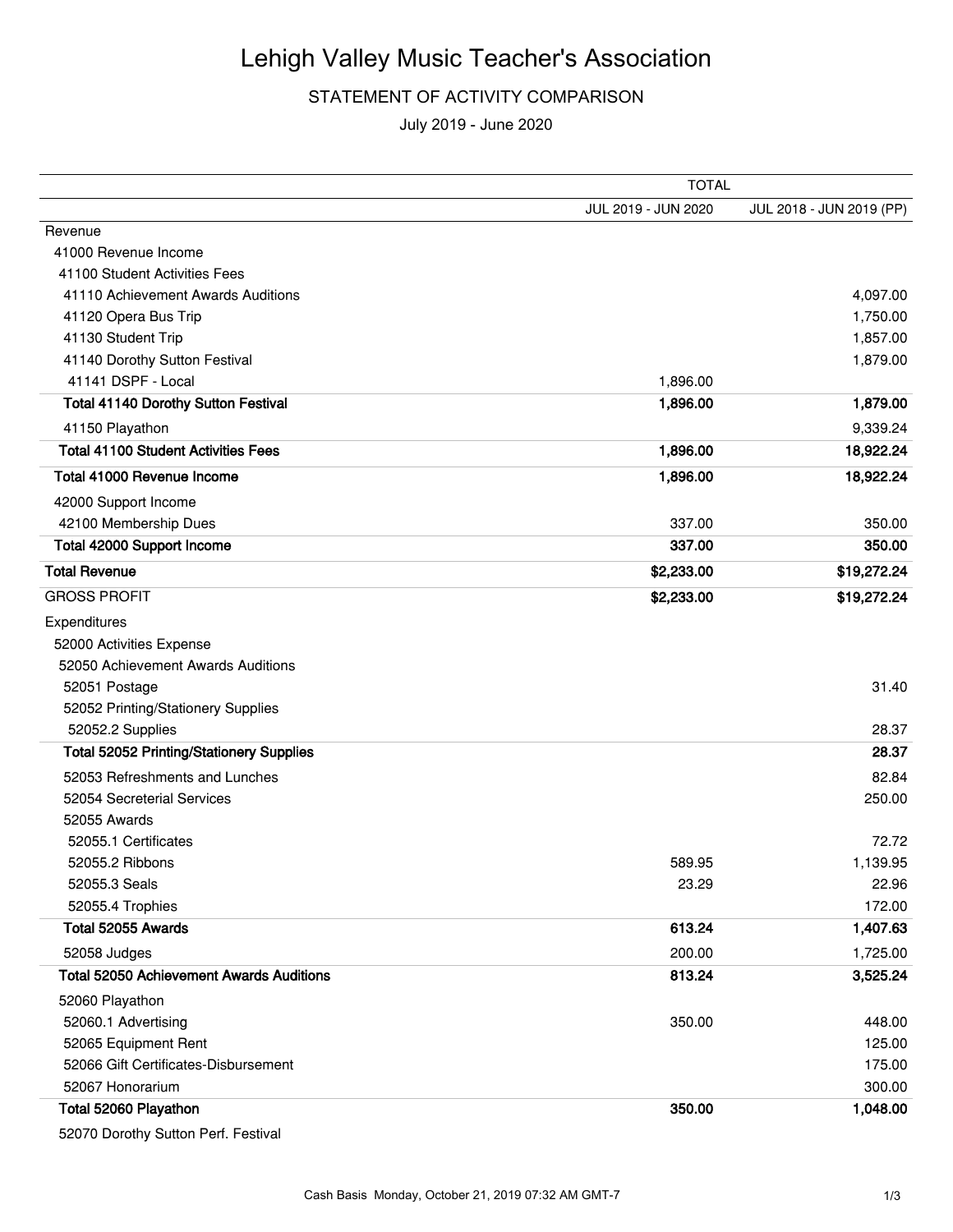|                                               | <b>TOTAL</b>        |                          |  |
|-----------------------------------------------|---------------------|--------------------------|--|
|                                               | JUL 2019 - JUN 2020 | JUL 2018 - JUN 2019 (PP) |  |
| 52073 Refreshments and Lunches                | 55.97               | 88.49                    |  |
| 52074 Secreterial Services                    | 200.00              | 200.00                   |  |
| 52075 Awards                                  |                     |                          |  |
| 52075.2 Ribbons                               | 88.82               | 119.50                   |  |
| Total 52075 Awards                            | 88.82               | 119.50                   |  |
| 52078 Judges                                  | 925.00              | 925.00                   |  |
| 52079 State Fees                              | 228.00              | 236.00                   |  |
| Total 52070 Dorothy Sutton Perf. Festival     | 1,497.79            | 1,568.99                 |  |
| 52100 Student Activities Expense              |                     |                          |  |
| 52115 Opera Expenses                          |                     | 320.00                   |  |
| 52116 Student Symphony Trip                   |                     | 1,835.00                 |  |
| 52130 Bus Expenses                            |                     |                          |  |
| 52131 Bus Rental                              | 200.00              | 2,319.00                 |  |
| 52132 Driver Tip                              | 100.00              | 200.00                   |  |
| Total 52130 Bus Expenses                      | 300.00              | 2,519.00                 |  |
| 52160 Scholarships (LVMTA)                    |                     |                          |  |
| 52161 Judges for Scholarships                 |                     | 400.00                   |  |
| 52165 Distributions                           |                     |                          |  |
| 52166 Student Scholarships/Grants             |                     | 2,000.00                 |  |
| 52168 Summer Camp Scholarships                |                     | 315.00                   |  |
| <b>Total 52165 Distributions</b>              |                     | 2,315.00                 |  |
| Total 52160 Scholarships (LVMTA)              |                     | 2,715.00                 |  |
| <b>Total 52100 Student Activities Expense</b> | 300.00              | 7,389.00                 |  |
| 52200 Teacher's Activities Expense            |                     |                          |  |
| 52210 Bldg. Room Rental                       |                     | 1,000.00                 |  |
| 52230 Guests/Speakers                         |                     | 600.00                   |  |
| 52230.2 Hotel Expenses                        |                     | 50.00                    |  |
| Total 52230 Guests/Speakers                   |                     | 650.00                   |  |
| Total 52200 Teacher's Activities Expense      |                     | 1,650.00                 |  |
| <b>Total 52000 Activities Expense</b>         | 2,961.03            | 15,181.23                |  |
| 53000 Marketing Expense                       |                     |                          |  |
| 53100 Advertising & Promotion                 |                     | 131.15                   |  |
| 53100.1 Newspapers                            | 75.00               |                          |  |
| 53100.2 Local & Nat. Programs                 |                     | 75.00                    |  |
| Total 53100 Advertising & Promotion           | 75.00               | 206.15                   |  |
| 53150 Web Site/Computer                       |                     | 113.93                   |  |
| 53200 Mktg. Postage & Delivery                | 24.75               | 16.50                    |  |
| 53300 Printing & Reproduction                 |                     |                          |  |
| 53300.3 Stationery                            |                     | 10.00                    |  |
| Total 53300 Printing & Reproduction           |                     | 10.00                    |  |
| 53500 Newsletter                              | 100.00              | 100.00                   |  |
| <b>Total 53000 Marketing Expense</b>          | 199.75              | 446.58                   |  |
| 55000 General & Admin. Expense                |                     |                          |  |
| 55100 Office Expense                          |                     |                          |  |
| 55140 Office Supplies                         |                     | 52.83                    |  |
| Total 55100 Office Expense                    |                     | 52.83                    |  |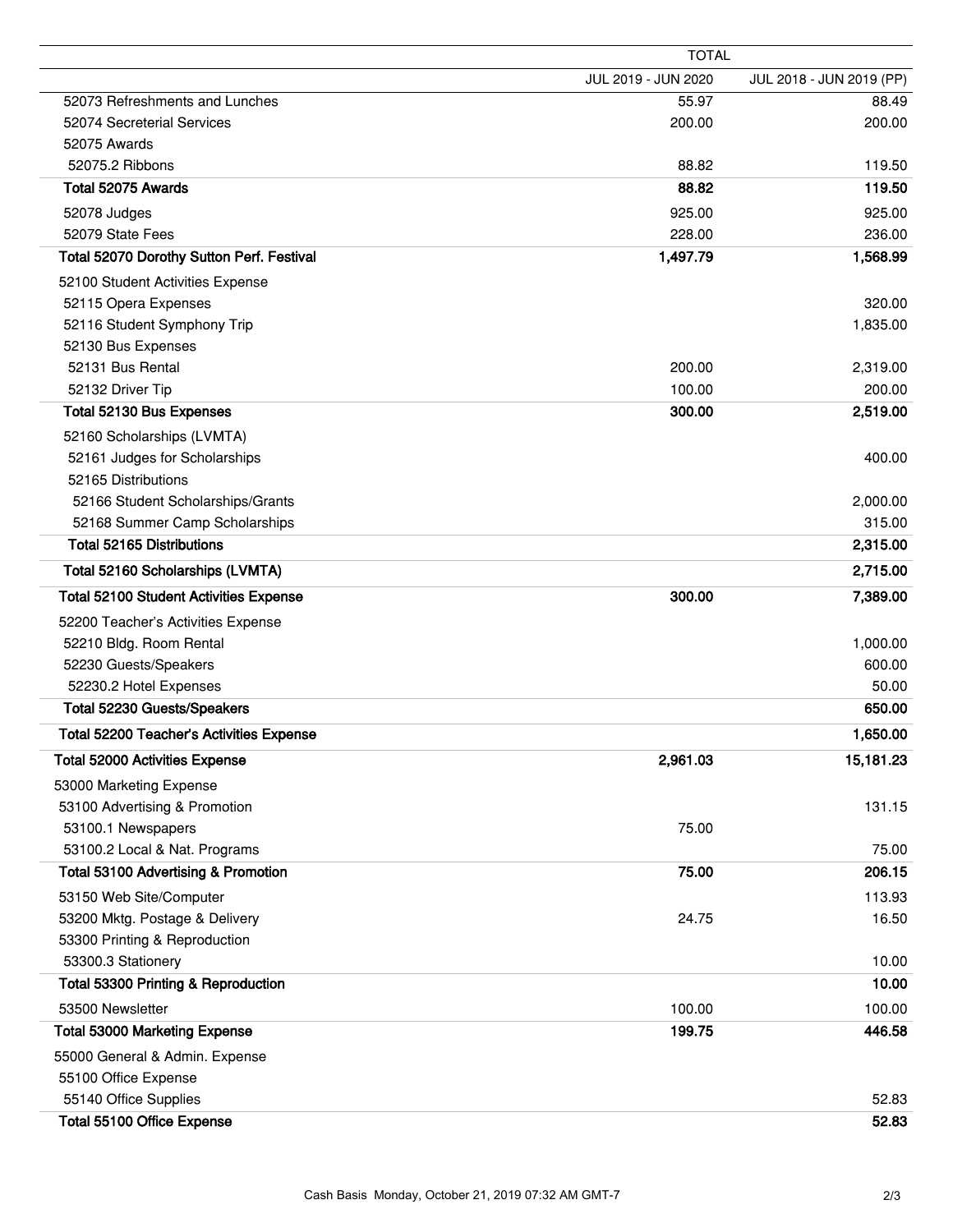|                                            | <b>TOTAL</b>        |                          |  |
|--------------------------------------------|---------------------|--------------------------|--|
|                                            | JUL 2019 - JUN 2020 | JUL 2018 - JUN 2019 (PP) |  |
| 55200 Gen. Postage & Delivery              |                     | 50.00                    |  |
| 55700 Professional Fees                    |                     |                          |  |
| 55710 Accounting                           |                     | 271.25                   |  |
| 55710.1 Bookkeeping Expenses               | 105.00              | 572.40                   |  |
| Total 55710 Accounting                     | 105.00              | 843.65                   |  |
| <b>Total 55700 Professional Fees</b>       | 105.00              | 843.65                   |  |
| 55900 Other General & Admin. Expense       |                     |                          |  |
| 55910 Honorarium/Gifts                     |                     | 90.68                    |  |
| Total 55900 Other General & Admin. Expense |                     | 90.68                    |  |
| Total 55000 General & Admin. Expense       | 105.00              | 1,037.16                 |  |
| <b>Total Expenditures</b>                  | \$3,265.78          | \$16,664.97              |  |
| <b>NET OPERATING REVENUE</b>               | $$ -1,032.78$       | \$2,607.27               |  |
| Other Revenue                              |                     |                          |  |
| 61000 Other Income                         |                     |                          |  |
| 61100 Interest Income                      | 9.82                | 58.67                    |  |
| Total 61000 Other Income                   | 9.82                | 58.67                    |  |
| <b>Total Other Revenue</b>                 | \$9.82              | \$58.67                  |  |
| <b>NET OTHER REVENUE</b>                   | \$9.82              | \$58.67                  |  |
| <b>NET REVENUE</b>                         | $$ -1,022.96$       | \$2,665.94               |  |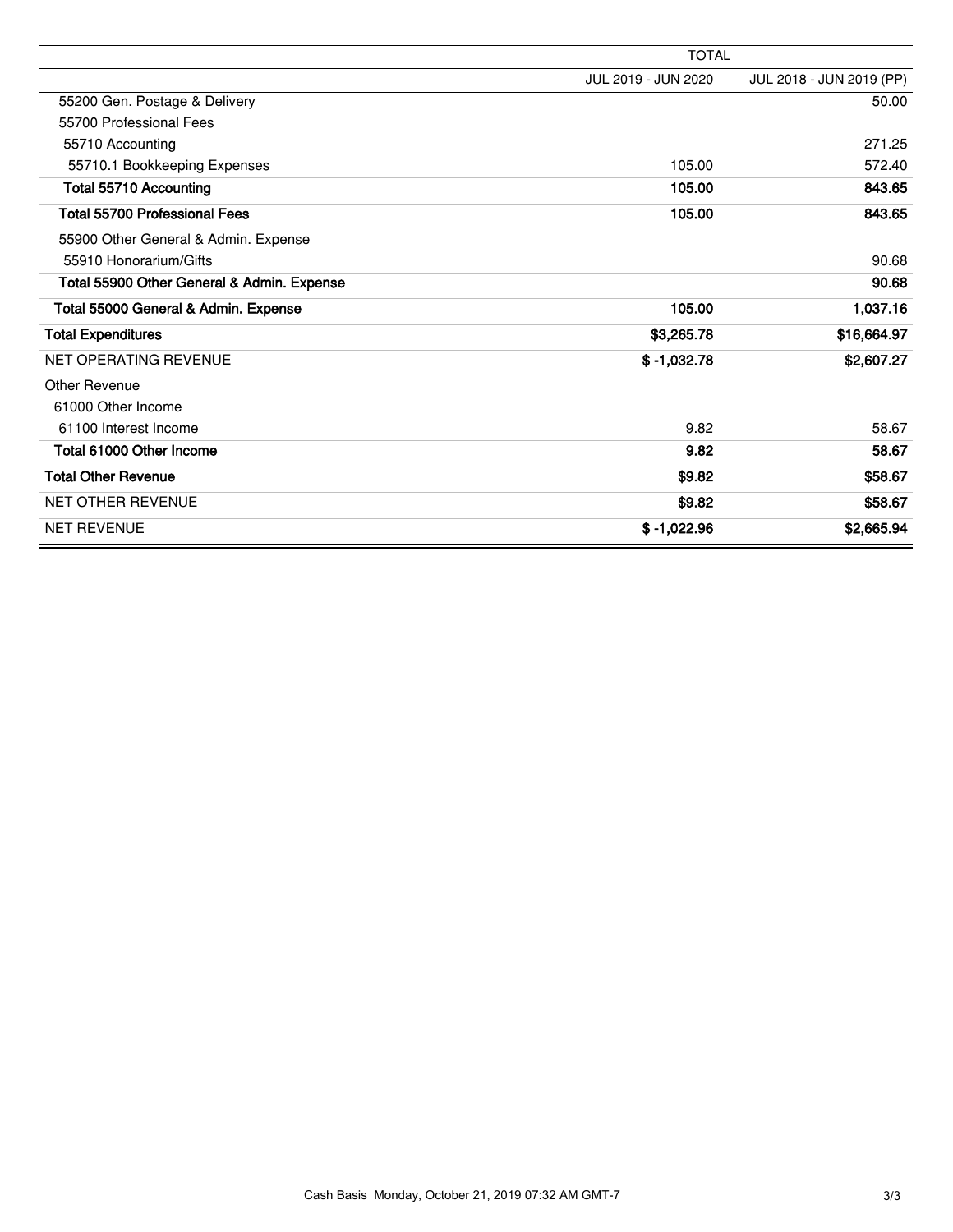## Lehigh Valley Music Teacher's Association

BUDGET VS. ACTUALS: BUDGET 2019 2020 - FY20 P&L

July 2019 - June 2020

|                                                 | <b>TOTAL</b>  |               |                         |         |
|-------------------------------------------------|---------------|---------------|-------------------------|---------|
|                                                 | <b>ACTUAL</b> | <b>BUDGET</b> | OVER BUDGET % OF BUDGET |         |
| Revenue                                         |               |               |                         |         |
| 41000 Revenue Income                            |               |               |                         |         |
| 41100 Student Activities Fees                   |               |               |                         |         |
| 41110 Achievement Awards Auditions              |               | 3,900.00      | $-3,900.00$             |         |
| 41120 Opera Bus Trip                            |               | 1,500.00      | $-1,500.00$             |         |
| 41130 Student Trip                              |               | 3,300.00      | $-3,300.00$             |         |
| 41140 Dorothy Sutton Festival                   |               |               |                         |         |
| 41141 DSPF - Local                              | 1,896.00      | 1,900.00      | $-4.00$                 | 99.79%  |
| <b>Total 41140 Dorothy Sutton Festival</b>      | 1,896.00      | 1,900.00      | $-4.00$                 | 99.79%  |
| 41150 Playathon                                 |               | 7,200.00      | $-7,200.00$             |         |
| <b>Total 41100 Student Activities Fees</b>      | 1,896.00      | 17,800.00     | $-15,904.00$            | 10.65%  |
| Total 41000 Revenue Income                      | 1,896.00      | 17,800.00     | $-15,904.00$            | 10.65%  |
| 42000 Support Income                            |               |               |                         |         |
| 42100 Membership Dues                           | 337.00        | 600.00        | $-263.00$               | 56.17%  |
| <b>Total 42000 Support Income</b>               | 337.00        | 600.00        | $-263.00$               | 56.17%  |
| <b>Total Revenue</b>                            | \$2,233.00    | \$18,400.00   | $$ -16,167.00$          | 12.14%  |
| <b>GROSS PROFIT</b>                             | \$2,233.00    | \$18,400.00   | $$ -16, 167.00$         | 12.14 % |
| Expenditures                                    |               |               |                         |         |
| 52000 Activities Expense                        |               |               |                         |         |
| 52050 Achievement Awards Auditions              |               |               |                         |         |
| 52051 Postage                                   |               | 25.00         | $-25.00$                |         |
| 52052 Printing/Stationery Supplies              |               |               |                         |         |
| 52052.1 Photocopies                             |               | 120.00        | $-120.00$               |         |
| 52052.2 Supplies                                |               | 25.00         | $-25.00$                |         |
| 52052.3 Stationery                              |               | 100.00        | $-100.00$               |         |
| <b>Total 52052 Printing/Stationery Supplies</b> |               | 245.00        | $-245.00$               |         |
| 52053 Refreshments and Lunches                  |               | 100.00        | $-100.00$               |         |
| 52054 Secreterial Services                      |               | 300.00        | $-300.00$               |         |
| 52055 Awards                                    |               |               |                         |         |
| 52055.1 Certificates                            |               | 100.00        | $-100.00$               |         |
| 52055.2 Ribbons                                 | 589.95        | 1,100.00      | $-510.05$               | 53.63%  |
| 52055.3 Seals                                   | 23.29         | 40.00         | $-16.71$                | 58.23%  |
| 52055.4 Trophies                                |               | 225.00        | $-225.00$               |         |
| Total 52055 Awards                              | 613.24        | 1,465.00      | $-851.76$               | 41.86%  |
| 52058 Judges                                    | 200.00        | 2,200.00      | $-2,000.00$             | 9.09%   |
| <b>Total 52050 Achievement Awards Auditions</b> | 813.24        | 4,335.00      | $-3,521.76$             | 18.76%  |
| 52060 Playathon                                 |               |               |                         |         |
| 52060.1 Advertising                             | 350.00        | 500.00        | $-150.00$               | 70.00%  |
| 52061 Postage                                   |               | 9.00          | $-9.00$                 |         |
| 52062 Printing/Stationery Supplies              |               |               |                         |         |
| 52062.1 Photocopies                             |               | 60.00         | $-60.00$                |         |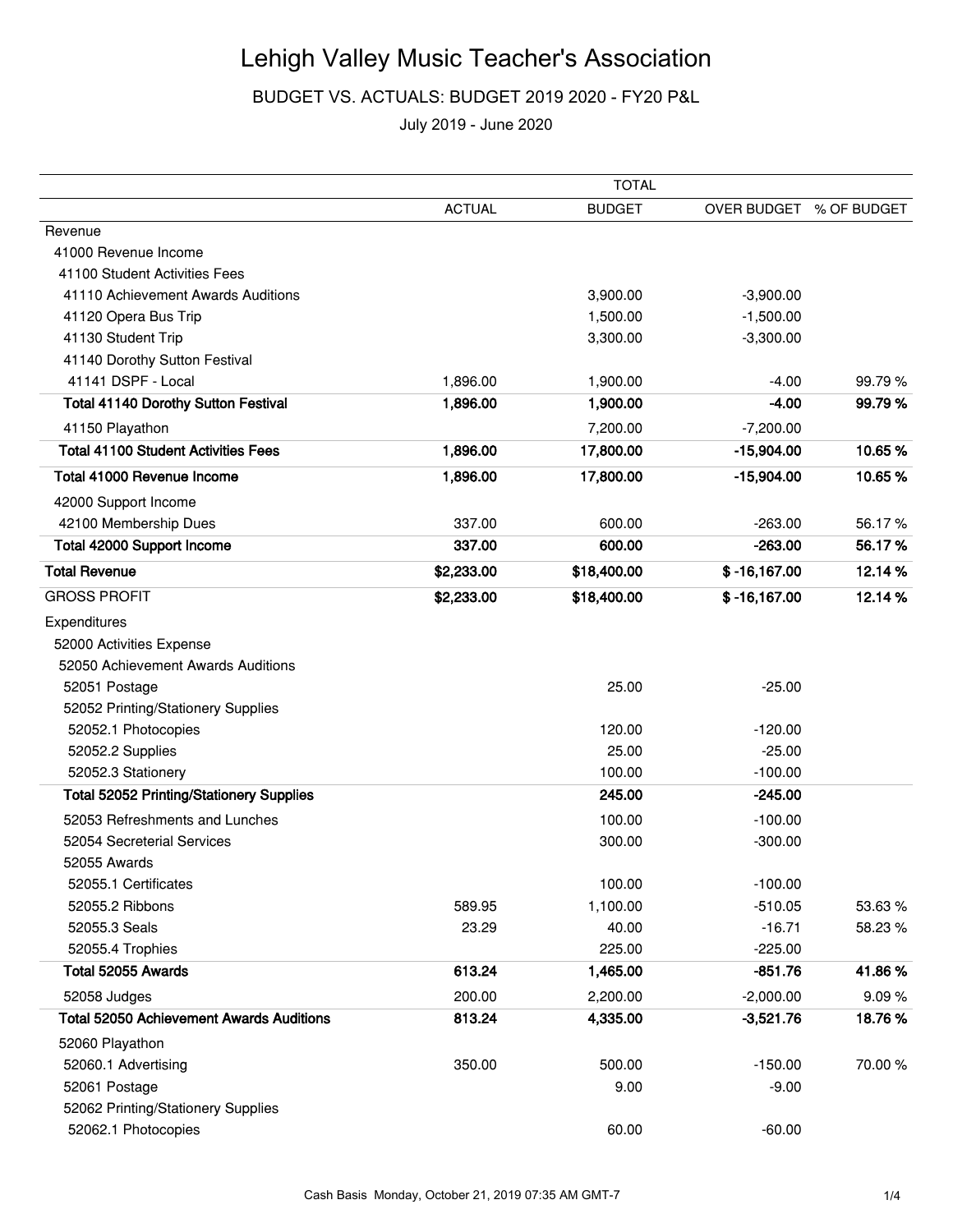|                                                 |               | <b>TOTAL</b>  |                         |         |
|-------------------------------------------------|---------------|---------------|-------------------------|---------|
|                                                 | <b>ACTUAL</b> | <b>BUDGET</b> | OVER BUDGET % OF BUDGET |         |
| 52062.2 Supplies                                |               | 15.00         | $-15.00$                |         |
| 52062.3 Stationery                              |               | 20.00         | $-20.00$                |         |
| <b>Total 52062 Printing/Stationery Supplies</b> |               | 95.00         | $-95.00$                |         |
| 52063 Refreshments                              |               | 20.00         | $-20.00$                |         |
| 52065 Equipment Rent                            |               | 150.00        | $-150.00$               |         |
| 52066 Gift Certificates-Disbursement            |               | 230.00        | $-230.00$               |         |
| 52067 Honorarium                                |               | 300.00        | $-300.00$               |         |
| Total 52060 Playathon                           | 350.00        | 1,304.00      | $-954.00$               | 26.84 % |
| 52070 Dorothy Sutton Perf. Festival             |               |               |                         |         |
| 52072 Printing/Stationery Supplies              |               |               |                         |         |
| 52072.2 Supplies                                |               | 40.00         | $-40.00$                |         |
| 52072.3 Stationery                              |               | 20.00         | $-20.00$                |         |
| <b>Total 52072 Printing/Stationery Supplies</b> |               | 60.00         | $-60.00$                |         |
| 52073 Refreshments and Lunches                  | 55.97         | 70.00         | $-14.03$                | 79.96%  |
| 52074 Secreterial Services                      | 200.00        | 225.00        | $-25.00$                | 88.89%  |
| 52075 Awards                                    |               |               |                         |         |
| 52075.2 Ribbons                                 | 88.82         | 150.00        | $-61.18$                | 59.21 % |
| 52075.3 Medals/Seals                            |               | 350.00        | $-350.00$               |         |
| Total 52075 Awards                              | 88.82         | 500.00        | $-411.18$               | 17.76%  |
| 52078 Judges                                    | 925.00        | 900.00        | 25.00                   | 102.78% |
| 52079 State Fees                                | 228.00        | 300.00        | $-72.00$                | 76.00 % |
| Total 52070 Dorothy Sutton Perf. Festival       | 1,497.79      | 2,055.00      | $-557.21$               | 72.89%  |
| 52080 MusikFest Programs                        |               |               |                         |         |
| 52082 Printing/Stationery Supplies              |               |               |                         |         |
| 52082.2 Supplies                                |               | 50.00         | $-50.00$                |         |
| <b>Total 52082 Printing/Stationery Supplies</b> |               | 50.00         | $-50.00$                |         |
| Total 52080 MusikFest Programs                  |               | 50.00         | $-50.00$                |         |
| 52100 Student Activities Expense                |               |               |                         |         |
| 52090 Student Recitals                          |               |               |                         |         |
| 52092 Program Printing                          |               | 20.00         | $-20.00$                |         |
| 52093 Room Rental                               |               | 95.00         | $-95.00$                |         |
| <b>Total 52090 Student Recitals</b>             |               | 115.00        | $-115.00$               |         |
| 52115 Opera Expenses                            |               | 350.00        | $-350.00$               |         |
| 52130 Bus Expenses                              |               |               |                         |         |
| 52131 Bus Rental                                | 200.00        | 2,400.00      | $-2,200.00$             | 8.33 %  |
| 52132 Driver Tip                                | 100.00        | 200.00        | $-100.00$               | 50.00%  |
| Total 52130 Bus Expenses                        | 300.00        | 2,600.00      | $-2,300.00$             | 11.54 % |
| 52160 Scholarships (LVMTA)                      |               |               |                         |         |
| 52161 Judges for Scholarships                   |               | 600.00        | $-600.00$               |         |
| 52165 Distributions                             |               |               |                         |         |
| 52166 Student Scholarships/Grants               |               | 4,500.00      | $-4,500.00$             |         |
| 52167 MTNA Scholarship Fund                     |               | 2,250.00      | $-2,250.00$             |         |
| 52168 Summer Camp Scholarships                  |               | 1,750.00      | $-1,750.00$             |         |
| <b>Total 52165 Distributions</b>                |               | 8,500.00      | $-8,500.00$             |         |
| Total 52160 Scholarships (LVMTA)                |               | 9,100.00      | $-9,100.00$             |         |
| <b>Total 52100 Student Activities Expense</b>   | 300.00        | 12,165.00     | $-11,865.00$            | 2.47%   |
|                                                 |               |               |                         |         |

52200 Teacher's Activities Expense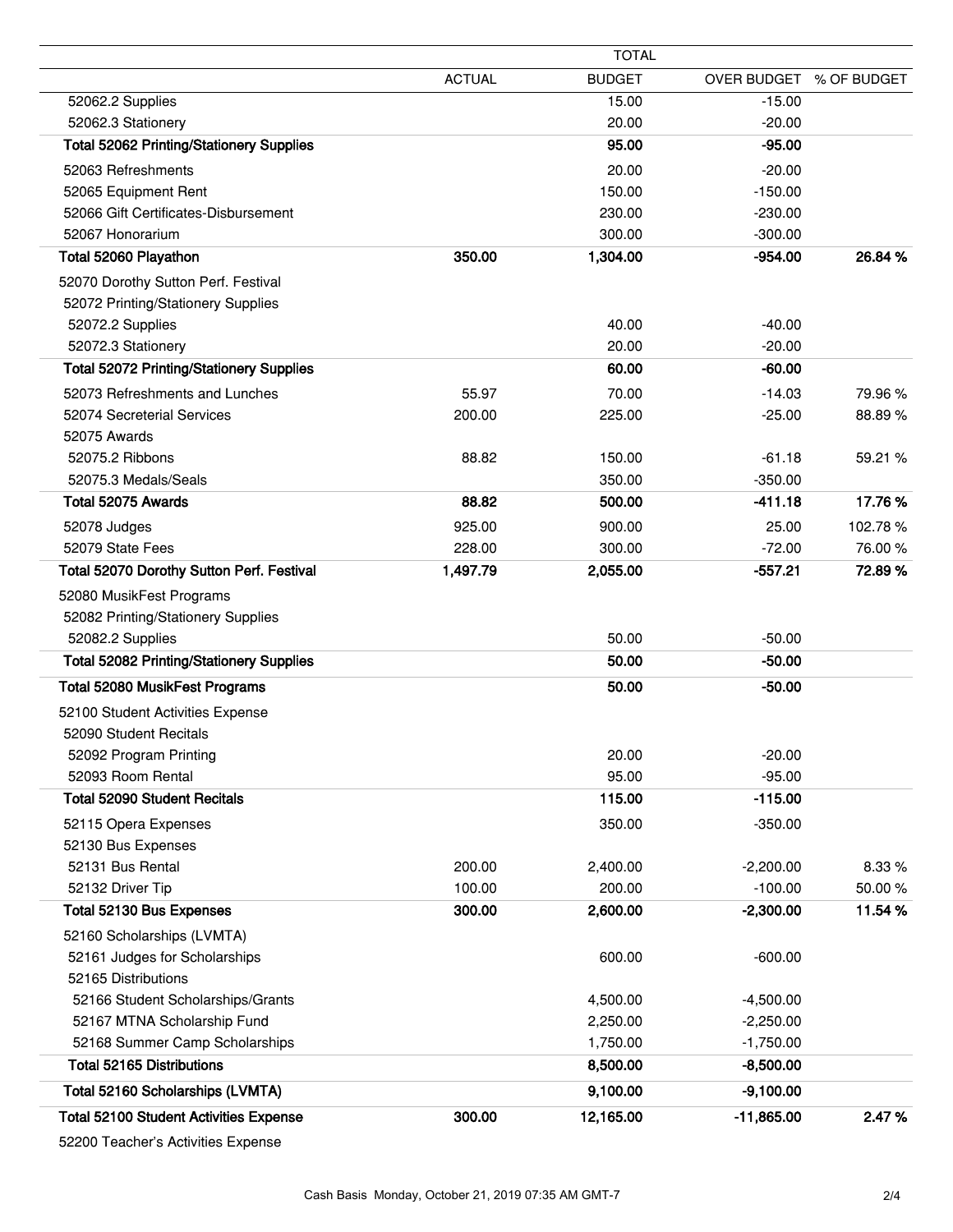|                                                        | <b>TOTAL</b>  |               |                         |         |
|--------------------------------------------------------|---------------|---------------|-------------------------|---------|
|                                                        | <b>ACTUAL</b> | <b>BUDGET</b> | OVER BUDGET % OF BUDGET |         |
| 52210 Bldg. Room Rental                                |               | 1,000.00      | $-1,000.00$             |         |
| 52230 Guests/Speakers                                  |               | 600.00        | $-600.00$               |         |
| 52230.1 Travel Expenses                                |               | 200.00        | $-200.00$               |         |
| 52230.2 Hotel Expenses                                 |               | 300.00        | $-300.00$               |         |
| 52230.3 Meals                                          |               | 100.00        | $-100.00$               |         |
| Total 52230 Guests/Speakers                            |               | 1,200.00      | $-1,200.00$             |         |
| 52240 Guest Performers                                 |               | 300.00        | $-300.00$               |         |
| 52260 Awards/Gifts                                     |               |               |                         |         |
| 52262 Memorials/Charitable Gifts                       |               | 200.00        | $-200.00$               |         |
| 52263 Teacher Awards & Honors                          |               | 150.00        | $-150.00$               |         |
| Total 52260 Awards/Gifts                               |               | 350.00        | $-350.00$               |         |
| 52270 Refreshments/Meals                               |               | 100.00        | $-100.00$               |         |
| 52280 Supplies                                         |               | 25.00         | $-25.00$                |         |
| 52290 Other Teacher Activity Exp.                      |               | 25.00         | $-25.00$                |         |
| <b>Total 52200 Teacher's Activities Expense</b>        |               | 3,000.00      | $-3,000.00$             |         |
| <b>Total 52000 Activities Expense</b>                  | 2,961.03      | 22,909.00     | $-19,947.97$            | 12.93%  |
| 53000 Marketing Expense                                |               |               |                         |         |
| 53100 Advertising & Promotion                          |               |               |                         |         |
| 53100.1 Newspapers                                     | 75.00         | 75.00         | 0.00                    | 100.00% |
| 53100.2 Local & Nat. Programs                          |               | 200.00        | $-200.00$               |         |
| 53100.3 Local & Nat. Magazines                         |               | 300.00        | $-300.00$               |         |
| <b>Total 53100 Advertising &amp; Promotion</b>         | 75.00         | 575.00        | $-500.00$               | 13.04%  |
| 53150 Web Site/Computer                                |               | 165.00        | $-165.00$               |         |
| 53200 Mktg. Postage & Delivery                         | 24.75         |               | 24.75                   |         |
| 53300 Printing & Reproduction<br>53300.1 Photocopies   |               | 40.00         | $-40.00$                |         |
| 53300.3 Stationery                                     |               | 30.00         | $-30.00$                |         |
| Total 53300 Printing & Reproduction                    |               | 70.00         | $-70.00$                |         |
| 53500 Newsletter                                       | 100.00        | 100.00        | 0.00                    | 100.00% |
| Total 53000 Marketing Expense                          | 199.75        | 910.00        | -710.25                 | 21.95 % |
|                                                        |               |               |                         |         |
| 55000 General & Admin. Expense<br>55100 Office Expense |               |               |                         |         |
| 55140 Office Supplies                                  |               | 30.00         | $-30.00$                |         |
| Total 55100 Office Expense                             |               | 30.00         | $-30.00$                |         |
| 55200 Gen. Postage & Delivery                          |               | 20.00         | $-20.00$                |         |
| 55300 Printing and Reproduction                        |               | 10.00         | $-10.00$                |         |
| 55400 Insurance                                        |               | 75.00         | $-75.00$                |         |
| 55700 Professional Fees                                |               |               |                         |         |
| 55710 Accounting                                       |               |               |                         |         |
| 55710.1 Bookkeeping Expenses                           | 105.00        | 1,000.00      | $-895.00$               | 10.50 % |
| <b>Total 55710 Accounting</b>                          | 105.00        | 1,000.00      | $-895.00$               | 10.50%  |
| <b>Total 55700 Professional Fees</b>                   | 105.00        | 1,000.00      | $-895.00$               | 10.50%  |
| 55900 Other General & Admin. Expense                   |               |               |                         |         |
| 55910 Honorarium/Gifts                                 |               | 300.00        | $-300.00$               |         |
| Total 55900 Other General & Admin. Expense             |               | 300.00        | $-300.00$               |         |
| Total 55000 General & Admin. Expense                   | 105.00        | 1,435.00      | $-1,330.00$             | 7.32%   |
|                                                        |               |               |                         |         |

56000 Education & Outreach